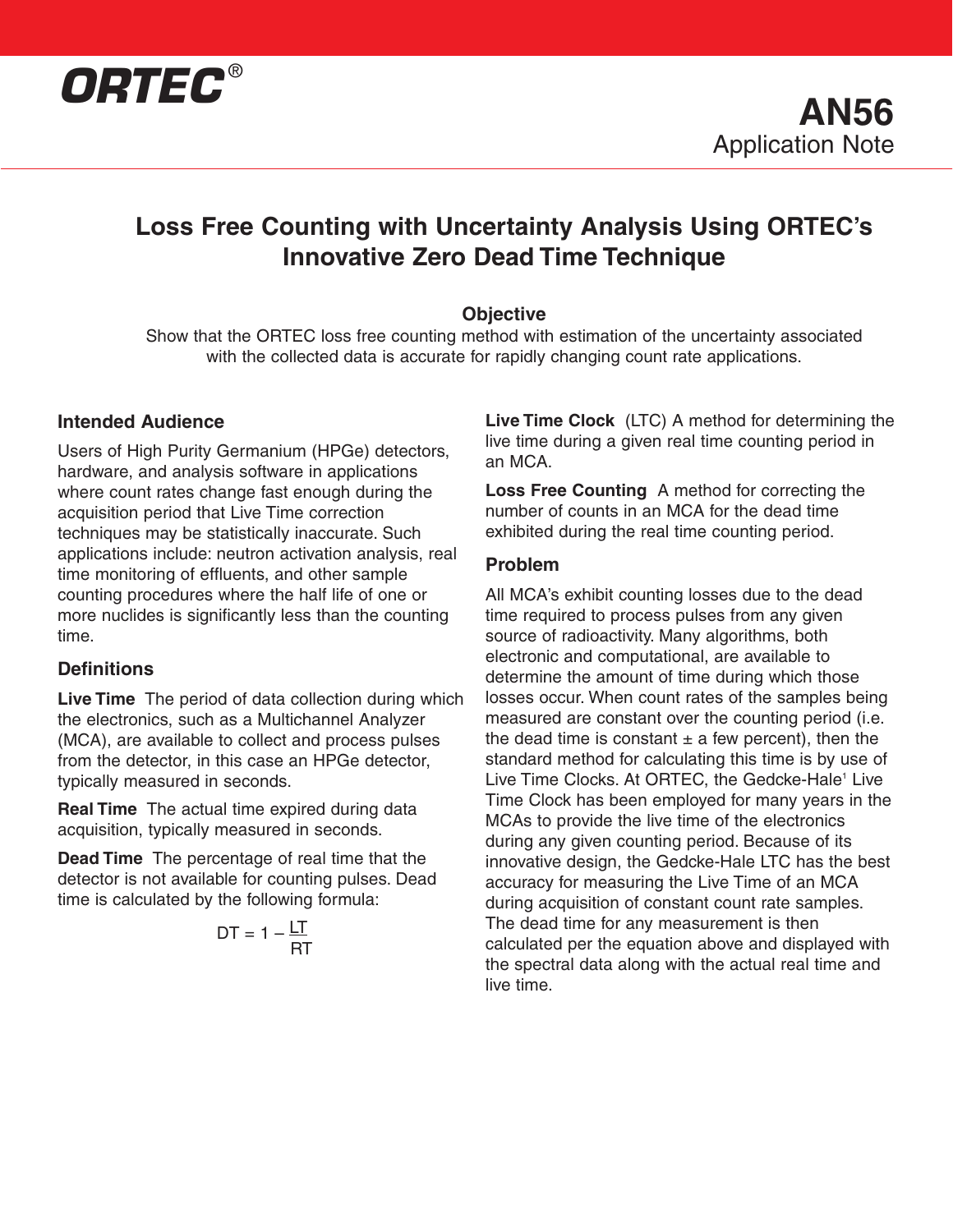Accurate knowledge of the live time of the count allows the analysis calculations to yield statistically valid results in terms of count rates. In simplest form, the count rate for any given peak is given by the following equation:

$$
P = \frac{Area}{Live Time}
$$

with the uncertainty in the Peak Count Rate given by (in simplest form):

$$
\sigma_{\text{p}} = \sqrt{\frac{\text{Area}}{\text{Live Time}}}
$$

because the events recorded in the peak areas follow normal Poisson statistical relationships.

It has been shown that when the counting rates vary greatly during the counting period, the Live Time Clock methods for estimating the live time become inaccurate. Loss Free Counting methods have been developed to correct this problem.

Unlike Live Time Clocks, loss free counting does not try to predict and record the actual time that the electronics are available for counting. Instead, these methods record the actual number of counts that would have been present had there been no dead time in the electronics. In these methods, there is only a real time displayed with the spectral data. The fundamental drawback to loss free counting up until now, is the loss of Poisson statistics and thus the

ability to determine the uncertainty with the number of counts in the spectrum.

## **Solution**

In April of 2000, ORTEC introduced an upgrade to its DSPEC PLUS hardware with ZDT correction technique along with analysis algorithms in its GammaVision-32 software which simultaneously solve the problem of performing loss free counting while calculating the uncertainty in the corrected spectrum.2 This innovative technique has been shown to be accurate for constant counting rates up to 90% dead time.<sup>3</sup> The remainder of this Application Note describes how ORTEC's loss free counting method with error correction was tested under conditions of rapidly changing count rates during the acquisition time.

## **Setting Up ZDT Modes**

Before performing the ZDT test, a few moments will be spent on how to set up the DSPEC PLUS in its various ZDT modes. The DSPEC PLUS has two memory buffers in which to store spectral data simultaneously: Buffer 0 and Buffer 1. There are three (3) modes in which the DSPEC PLUS operates: LTC Only, LTC with ZDT Spectrum, and ZDT with Variance Spectrum. Depending on which mode is selected, the DSPEC PLUS will collect the required spectrum. The modes and which memory buffer contains which data is summarized in Table 1 below.

|             | <b>Mode Contents of Buffer 0</b>                                                                                                       | <b>Contents of Buffer 1</b>                                                                                      |
|-------------|----------------------------------------------------------------------------------------------------------------------------------------|------------------------------------------------------------------------------------------------------------------|
| $-^{\star}$ | LTC Spectrum (will display normal spectrum with<br>Live Time, Real Time and Percent Dead Time)                                         | Empty                                                                                                            |
| $\Omega$    | LTC Spectrum (will display normal spectrum with<br>Live Time, Real Time and Percent Dead Time)                                         | ZDT Spectrum (will display spectral counts<br>corrected for the dead time losses with<br>Real Time display only) |
|             | Variance Spectrum (will display the data associated<br>with the variance in the ZDT-corrected spectrum<br>with Real Time display only) | ZDT Spectrum (will display spectral counts<br>corrected for the dead time losses with<br>Real Time display only) |
|             | *ZDT Mode Disabled.                                                                                                                    |                                                                                                                  |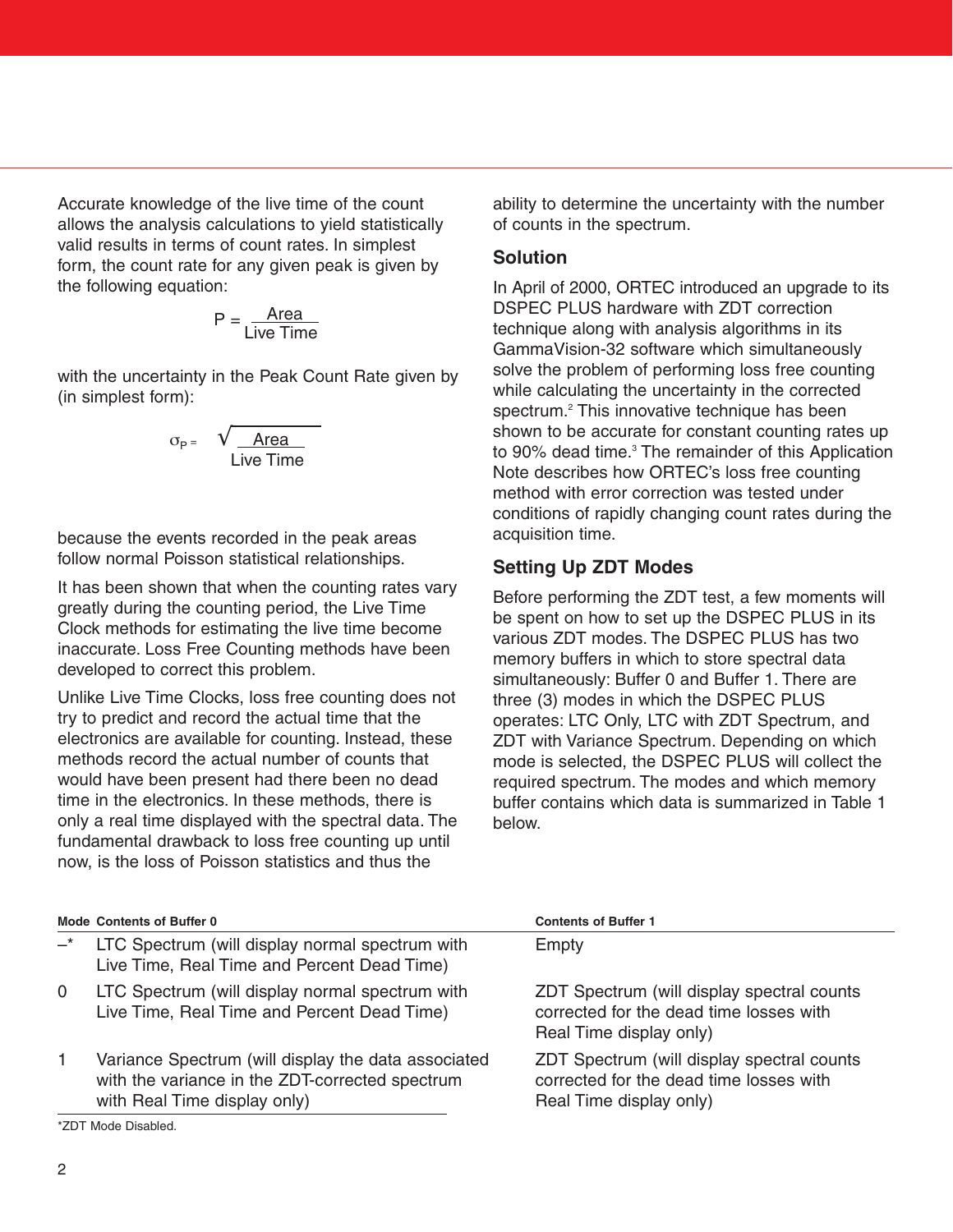## **Results of ORTEC Experiments**

**Experiment No. 1**: Loss Free Counting with Varying Count Rates during the Acquisition

Tables 1 and 2 below summarize the results of the experiments done using the strong <sup>137</sup>Cs and <sup>57</sup>Co sources on the rotating disk. The results in Table 1 clearly show that for varying count rates the loss free counting mode in the DSPEC PLUS accurately corrects for the lost pulses in the spectrometer using the ZDT correction method. The counting uncertainty (1-sigma) for each test, as well as the

input count rate are also shown. The difference in the net peak count rates with the variable sources present compared to those without the sources are less than 1.0%.

Similar results are shown in Table 2 using the strong <sup>57</sup>Co source to generate the dead time in the spectrometer. In this case, all net area count rates had a difference from the known value of less than 1.8% despite input count rates varying a factor of 6 during acquisition.

|              |      | --              |                | -                        |                 | -              | --                |                 |                |         |
|--------------|------|-----------------|----------------|--------------------------|-----------------|----------------|-------------------|-----------------|----------------|---------|
|              | ICR* | <b>Net Rate</b> | 1173 keV<br>٦σ | Δ                        | <b>Net Rate</b> | 1275 keV<br>10 | Δ                 | <b>Net Rate</b> | 1332 keV<br>10 | Δ       |
| <b>Known</b> | 1900 | 33.8            | 0.5%           | $\overline{\phantom{m}}$ | 38.3            | 0.5%           | $\qquad \qquad -$ | 30.0            | 0.6%           | -       |
| Test 1       | 7200 | 33.8            | 0.2%           | $-0.2%$                  | 38.1            | 0.1%           | 0.6%              | 29.8            | 0.7%           | 0.6%    |
| Test 2       | 8000 | 34.0            | 0.2%           | $-0.6%$                  | 38.3            | 0.4%           | 0.0%              | 30.2            | 3.2%           | $-0.8%$ |

**Table 1. Varying Count Rate During the Measurement Using Strong 137Cs Source on Rotating Disk.**

**Table 2. Varying Count Rate During the Measurement Using Strong 57Co Source on Rotating Disk.**

|              |       | 1173 keV        |           |         | 1275 keV        |      |         | 1332 keV        |      |                          |
|--------------|-------|-----------------|-----------|---------|-----------------|------|---------|-----------------|------|--------------------------|
|              | ICR*  | <b>Net Rate</b> | $1\sigma$ | Δ       | <b>Net Rate</b> | 10   | Δ       | <b>Net Rate</b> | 10   | Δ                        |
| <b>Known</b> | 1900  | 33.8            | 0.4%      |         | 38.3            | 0.5% | -       | 30.1            | 0.5% | $\overline{\phantom{0}}$ |
| Test 1       | 7000  | 33.6            | 0.4%      | 0.6%    | 37.8            | 0.1% | 1.2%    | 29.9            | 0.2% | 0.5%                     |
| Test 2       | 8100  | 33.2            | 0.5%      | 1.8%    | 38.3            | 0.5% | $-0.2%$ | 30.2            | 0.5% | $-0.3%$                  |
| Test 3       | 11000 | 33.8            | 0.5%      | $-0.1%$ | 38.2            | 0.4% | 0.1%    | 30.0            | 0.5% | 0.1%                     |

**\*ICR: Average Input Count Rate during the acquisition.**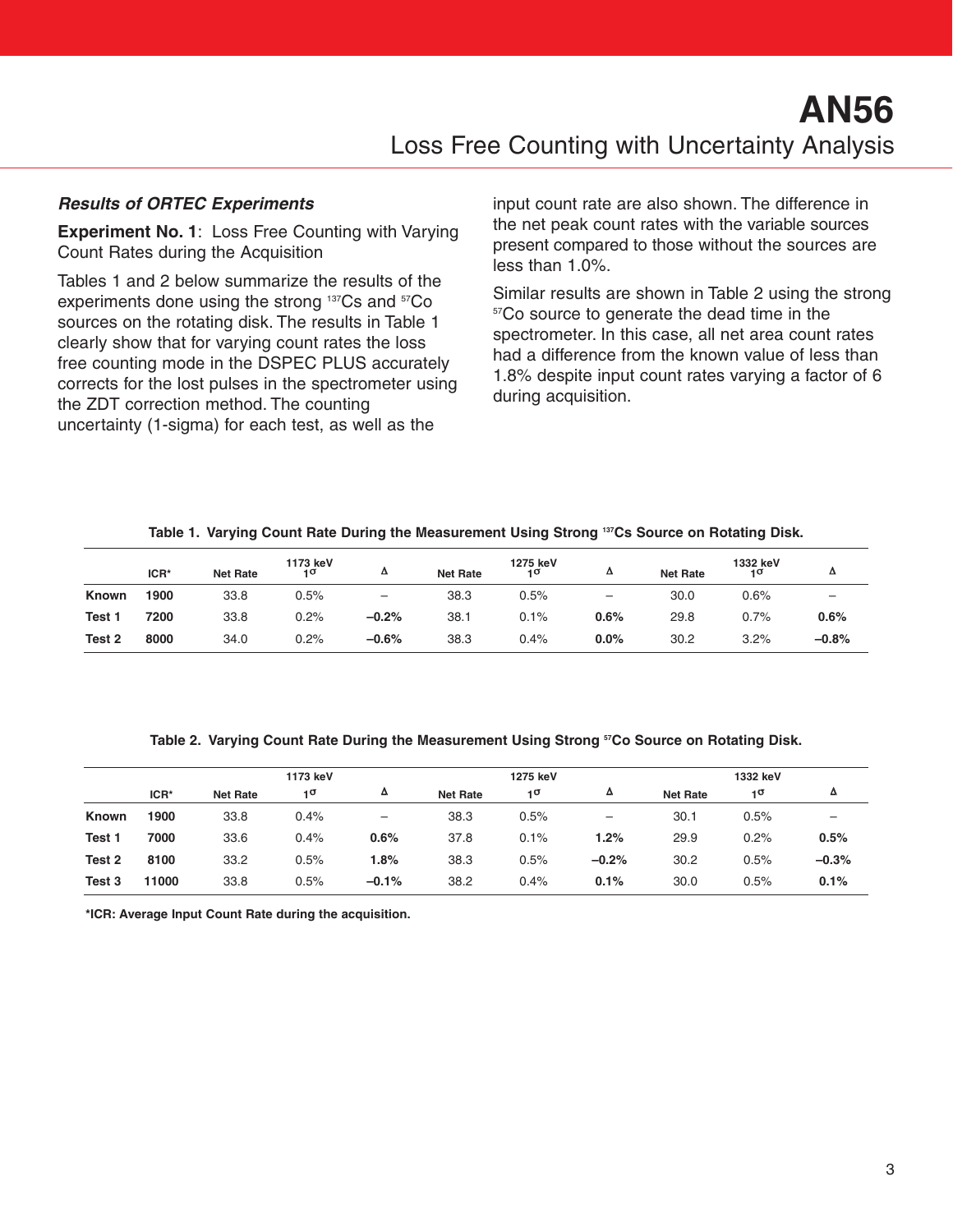**Experiment No. 2:** Estimation of Uncertainty in Loss Free Counting System

Tables 3 and 4 show the results of the Gross and Net Peak Area uncertainties as predicted by both the standard deviation of the counts in the peaks and the variance spectrum in the DSPEC PLUS. As can be clearly seen, all values have a variance less than 4.5% and most have a variance less than 2%. This shows that the DSPEC PLUS with ZDT and Error Estimation Algorithms properly calculates the uncertainty associated with additional counts in the ZDT spectrum.

#### **Table 3. Comparison of Predicted Uncertainties in the Gross Peak Area of ZDT-Corrected Spectra under Varying Count Rate Conditions**

|                               |                                                    | 511 keV (Na-22)                          |                         |                                                    | 1173 keV (C0-60)                         |                         |                                                    | 1332 keV (C0-60)                         |                         |
|-------------------------------|----------------------------------------------------|------------------------------------------|-------------------------|----------------------------------------------------|------------------------------------------|-------------------------|----------------------------------------------------|------------------------------------------|-------------------------|
| Input<br>Count<br>Rate (cps)* | <b>Std Dev</b><br>of Gross<br>Counts $(1^{\circ})$ | Avg Error from<br>Uncertainty<br>Spectra | $\Delta$ of<br>Variance | <b>Std Dev</b><br>of Gross<br>Counts $(1^{\circ})$ | Avg Error from<br>Uncertainty<br>Spectra | $\Delta$ of<br>Variance | <b>Std Dev</b><br>of Gross<br>Counts $(1^{\circ})$ | Avg Error from<br>Uncertainty<br>Spectra | $\Delta$ of<br>Variance |
| 3500                          | 35.3                                               | 35.1                                     | $-0.5%$                 | 15.3                                               | 15.4                                     | 0.6%                    | 15.7                                               | 15.4                                     | $-1.3%$                 |
| 4900                          | 29.9                                               | 29.5                                     | $-1.3%$                 | 29.8                                               | 30.5                                     | 2.6%                    | 12.3                                               | 12.5                                     | 1.3%                    |
| 6900                          | 38.0                                               | 37.9                                     | $-0.2%$                 | 16.7                                               | 16.6                                     | $-0.1%$                 | 16.4                                               | 16.6                                     | 1.3%                    |
| 7250                          | 31.1                                               | 31.0                                     | $-0.3%$                 | 32.1                                               | 32.1                                     | $-0.1%$                 | 13.2                                               | 13.1                                     | $-0.8%$                 |
| 8550                          | 32.2                                               | 32.0                                     | $-0.7%$                 | 33.2                                               | 32.7                                     | $-1.5%$                 | 13.5                                               | 13.5                                     | $-0.1%$                 |
| 11700                         | 43.8                                               | 44.5                                     | 1.5%                    | 18.8                                               | 19.6                                     | 4.2%                    | 18.8                                               | 19.6                                     | 4.2%                    |

#### **Table 4. Comparison of Predicted Uncertainties in the Net Peak Area of ZDT-Corrected Spectra under Varying Count Rate Conditions**

|                               |                                                  |                                                 | 511 keV (Na-22)         |                                                  |                                                 | 1173 keV (C0-60)        |                                                  | 1332 keV (C0-60)                                |                         |
|-------------------------------|--------------------------------------------------|-------------------------------------------------|-------------------------|--------------------------------------------------|-------------------------------------------------|-------------------------|--------------------------------------------------|-------------------------------------------------|-------------------------|
| Input<br>Count<br>Rate (cps)* | <b>Std Dev</b><br>of Net<br>Counts $(1^{\circ})$ | Avg Error from<br><b>Uncertainty</b><br>Spectra | $\Delta$ of<br>Variance | <b>Std Dev</b><br>of Net<br>Counts $(1^{\circ})$ | Avg Error from<br><b>Uncertainty</b><br>Spectra | $\Delta$ of<br>Variance | <b>Std Dev</b><br>of Net<br>Counts $(1^{\circ})$ | Avg Error from<br><b>Uncertainty</b><br>Spectra | $\Delta$ of<br>Variance |
| 3500                          | 37.0                                             | 36.7                                            | $-0.9%$                 | 17.0                                             | 16.9                                            | $-0.4%$                 | 14.5                                             | 14.6                                            | 0.2%                    |
| 4900                          | 32.9                                             | 32.6                                            | $-1.0%$                 | 32.2                                             | 32.8                                            | 2.1%                    | 27.8                                             | 27.9                                            | 0.5%                    |
| 6900                          | 39.8                                             | 39.6                                            | $-0.6%$                 | 18.4                                             | 18.2                                            | $-1.0%$                 | 15.4                                             | 15.6                                            | 0.7%                    |
| 7250                          | 34.7                                             | 34.3                                            | $-1.2%$                 | 34.4                                             | 34.5                                            | 0.2%                    | 30.1                                             | 29.5                                            | $-2.0%$                 |
| 8550                          | 36.8                                             | 36.3                                            | $-1.4%$                 | 35.3                                             | 34.8                                            | $-1.3%$                 | 30.9                                             | 30.2                                            | $-2.2%$                 |
| 11700                         | 45.5                                             | 46.7                                            | 2.7%                    | 21.0                                             | 21.5                                            | 2.4%                    | 18.3                                             | 18.3                                            | 0.0%                    |

**\*Average input count rate during the acquisition.**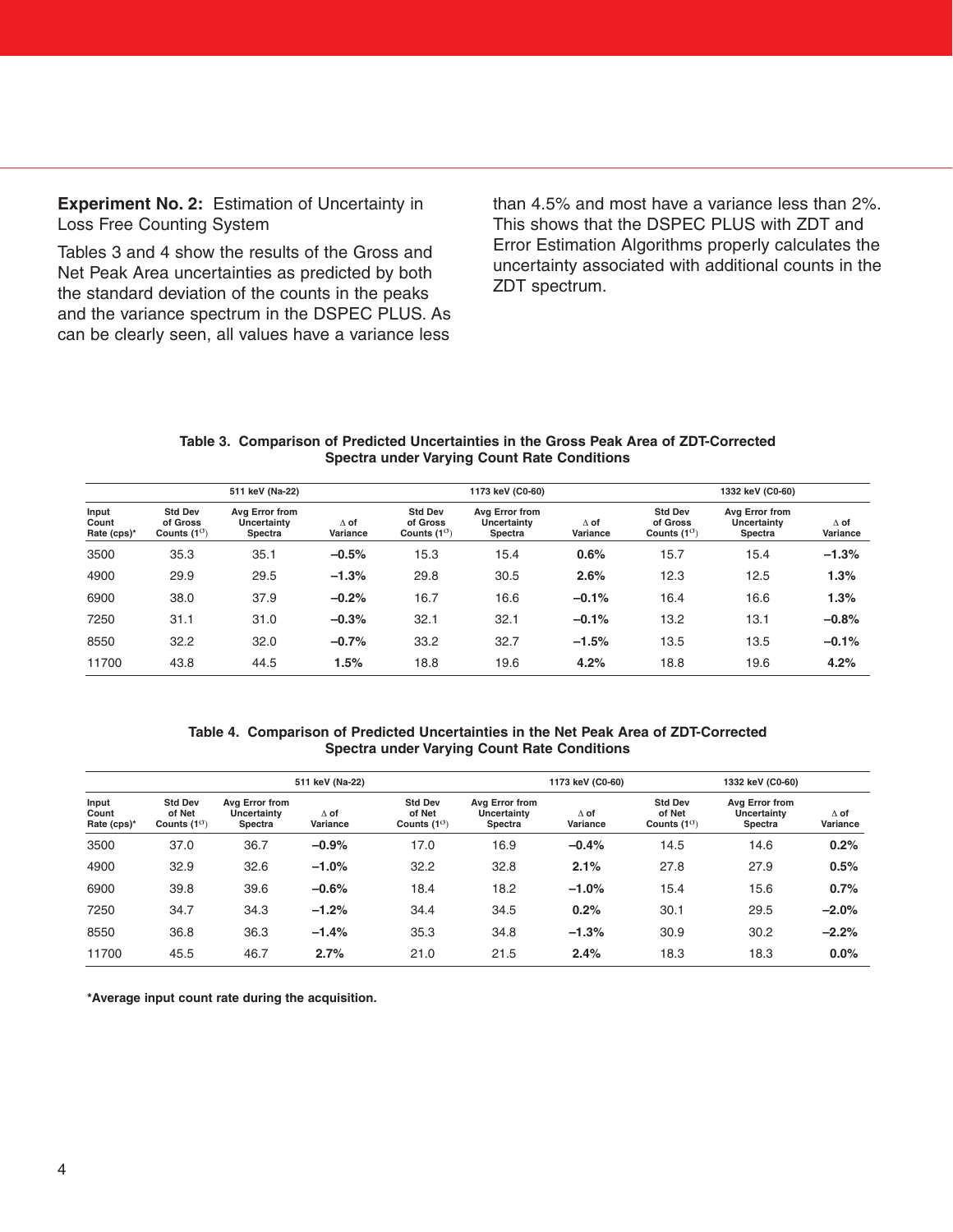# **AN56** Loss Free Counting with Uncertainty Analysis

## **A Brief Note on the Contents of the Buffers**

If both memory buffers are used, they will always have the same number of channels (512 to 16,384). When using Mode 1, the variance spectrum contains the data associated with the uncertainty of every corresponding channel in the ZDT spectrum. Therefore, the uncertainty associated with the number of counts in Channel 5328 in the ZDT spectrum is equal to the square root of the number of counts in Channel 5328 in the variance spectrum. It is important to note that the data stored in the DSPEC PLUS is the variance of the spectral data rather than the actual uncertainty. It follows that to calculate the uncertainty for a given peak, which is either an integer or fractional number of channels in the ZDT spectrum, the uncertainty is the square root of the counts in the same channels or fraction thereof. This is what GammaVision-32 does during its analysis of these spectra.

When saving the data in either Mode 0 or Mode 1, the ORTEC SPC format will contain the data from both memory buffers as well as the mode selected by the hardware so that the files can be recalled and analyzed at a later time. The format of the data in the SPC files is given in the File Structures Manual which accompanies the manual for GammaVision-32.

## **Selecting the Mode for the DSPEC PLUS**

The DSPEC PLUS can be placed into any of the three ZDT modes in a number of ways. The simplest

method is to use the control panels in the application software such as GammaVision-32 (Acquire|MCB Properties from the menu).

Alternatively, a JOB file can be created that will set the DSPEC PLUS into the proper mode before any measurement is made. The following JOB file contents set the DSPEC PLUS into each of the three modes and collects a spectrum for 1000 seconds Real

| <b>Properties</b>                 | Presets    |                        |                                   | $\times$ |
|-----------------------------------|------------|------------------------|-----------------------------------|----------|
| About<br>Amplifier<br>Amplifier 2 | <b>ADC</b> | Stabilizer             | <b>MDA Preset</b><br>High Voltage |          |
| Gate                              |            | Conversion Gain        | 8192                              | Ė        |
| Off                               | ▼          | Lower Level Disc       | 158                               | 분        |
| ZDT Mode                          |            |                        |                                   |          |
| CORR_ERR                          |            | Upper Level Disc  8104 |                                   | ク        |
| Ωff<br>NORM CORR                  |            |                        |                                   |          |
| ERR<br>RВ                         |            |                        |                                   |          |
| <b>Real Time</b>                  | Live Time  |                        |                                   |          |
| 0.00<br>0.00                      |            | Count Rate             | 10                                |          |
|                                   |            |                        | Close                             |          |

Time in each mode (see GammaVision-32 Manual for complete set of JOB commands).

The final method for setting the ZDT modes is through the MCB Diagnostics program that installs with ORTEC application software.

1. Select "Start|Run…" from the Windows taskbar

2. Type "C:\User\Program Files\Common Files\ORTEC Shared\UMCBI\MFCDiag.EXE" and click OK

| SET PRESET TRUE 1000<br><b>CLEAR</b>                       |                                                                |
|------------------------------------------------------------|----------------------------------------------------------------|
| SEND MESSAGE "DISABLE ZDT" REM Sets LTC Only mode          |                                                                |
| START                                                      |                                                                |
| WAIT                                                       |                                                                |
| SAVE "C:\User\NoZDT.SPC"                                   |                                                                |
| <b>CLEAR</b>                                               |                                                                |
| SEND MESSAGE "ENABLE ZDT" REM Enables ZDT Modes            |                                                                |
| SEND MESSAGE "SET MODE ZDT 0" REM Sets LTC and ZDT mode    |                                                                |
| <b>START</b>                                               |                                                                |
| WAIT                                                       |                                                                |
|                                                            | SAVE "C:\User\Mode0.SPC" REM Saves both spectra in single file |
| <b>CLEAR</b>                                               |                                                                |
| SEND MESSAGE "SET MODE ZDT 1" REM Sets ZDT with Error mode |                                                                |
| <b>START</b>                                               |                                                                |
| WAIT                                                       |                                                                |
| SAVE "C:\User\Mode1.SPC"                                   | REM Saves both spectra in single file                          |
|                                                            |                                                                |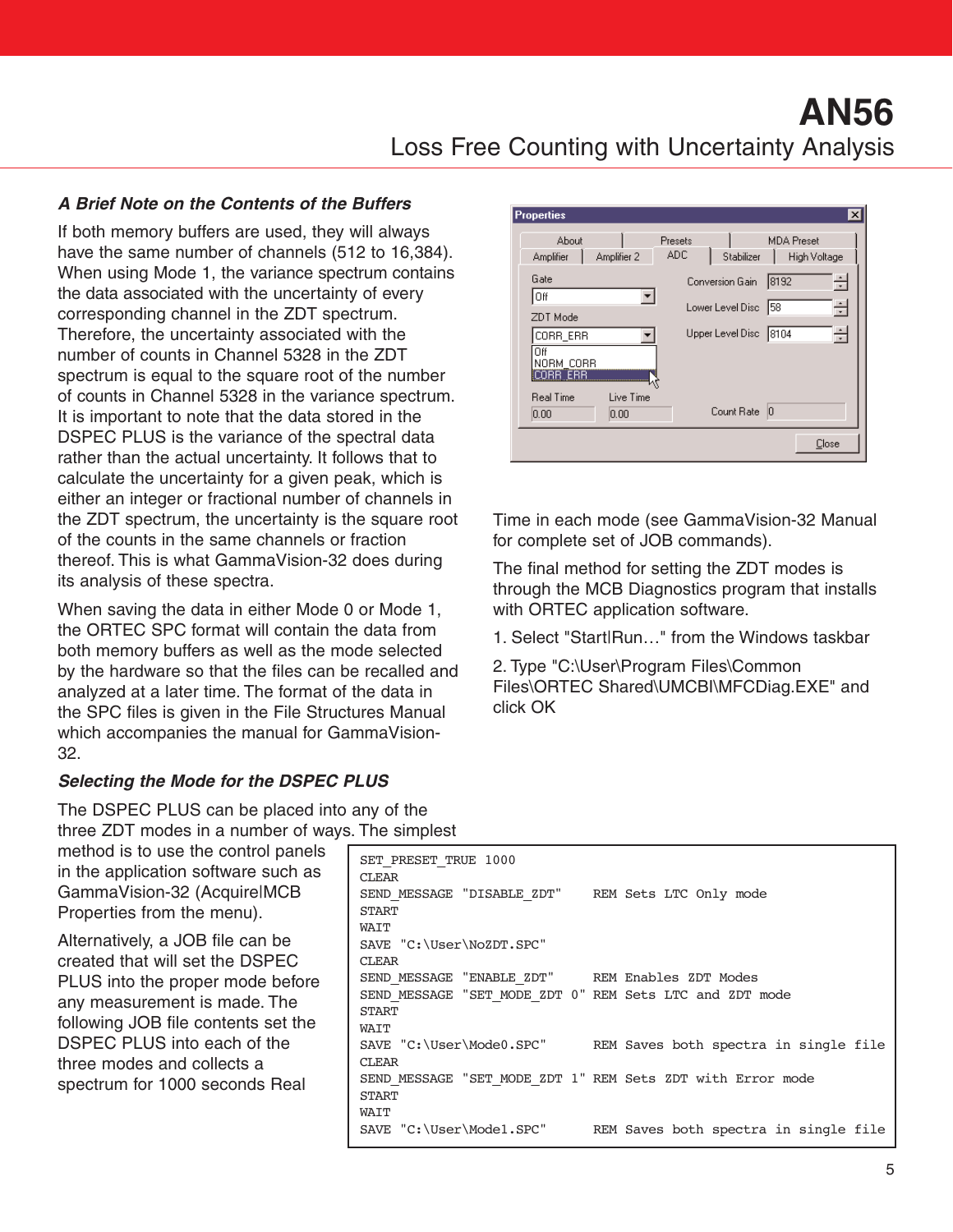3. From the Drop Down list at the top of the screen, select the DSPEC PLUS

4. In the "Command" bar, type in the command "ENABLE\_ZDT" to enable the ZDT Modes (or "DISABLE\_ZDT" to use LTC only)

5. If in ZDT modes, in the "Command" bar, type in the command "SET\_MODE\_ZDT  $n$ " where  $n$  is either 0 or 1 depending on the mode desired

## **Demonstrating the ZDT with Uncertainty Analysis**

The following section describes the experimental setup used to determine the accuracy of ORTEC's new ZDT method and the uncertainty analysis and the subsequent test results.

## **Demonstration of ORTEC's Loss Free Counting System using the ZDT Method**

Two sources,  $^{60}$ Co and  $^{22}$ Na, are positioned at a fixed location from the detector. 1800 acquisitions are made of the two sources in the absence of any other sources to determine their "true" counting rates. A high count rate <sup>57</sup>Co source is then attached to a rotating disk. The rotating disk gives rise to variable dead times between 11% and 85% during acquisition. The input count rate is increased by adding additional sources to the rotating disk. Each "test" corresponds to a different input count rate. The net areas for the 1173, 1275, and 1332 keV peaks are then calculated and divided by the recorded real time to give the count rates (in cps) in the peak areas. The net area count rates with the rotating sources are then compared to those without the sources present and the difference should be 0%. The experiment is then repeated using a high count rate <sup>137</sup>Cs source.

## **Demonstration of the Uncertainty Estimation as Determined through the Collection of the Variance Spectra with the ZDT-corrected Counts Spectra**

Two sources,  $^{60}$ Co and  $^{22}$ Na, are positioned at a fixed location from the detector. A high count rate  $57C$ o source is then attached to a rotating disk. The rotating disk gives rise to variable dead times between 11% and 55–85% during acquisition. 1800 spectra are then collected and stored to disk with the DSPEC PLUS in Mode 1. The input count rate is increased by adding additional <sup>60</sup>Co and <sup>22</sup>Na sources and the 1800 dual-spectra collected again. The average input count rate is calculated for each of the series of spectra. The set up for this experiment is shown graphically below.

The gross and net peak areas of  ${}^{60}Co$  and  ${}^{22}Na$  are then determined and a standard deviation of the 1800 ZDT-corrected spectra calculated for each of the count rates. The same peak areas (gross and net) are calculated and averaged for the 1800 variance spectra collected at the same time as the ZDT-corrected spectra. This average value is then compared to the standard deviation of the ZDT spectra. The input count rate is calculated at each of the disk rotation speeds. The ratio of the variance spectra and ZDT-predicted uncertainties is then plotted against the input count rate and ideally should be equal to 1.00.



**Variable count rate setup using strong source attached to rotating disc.**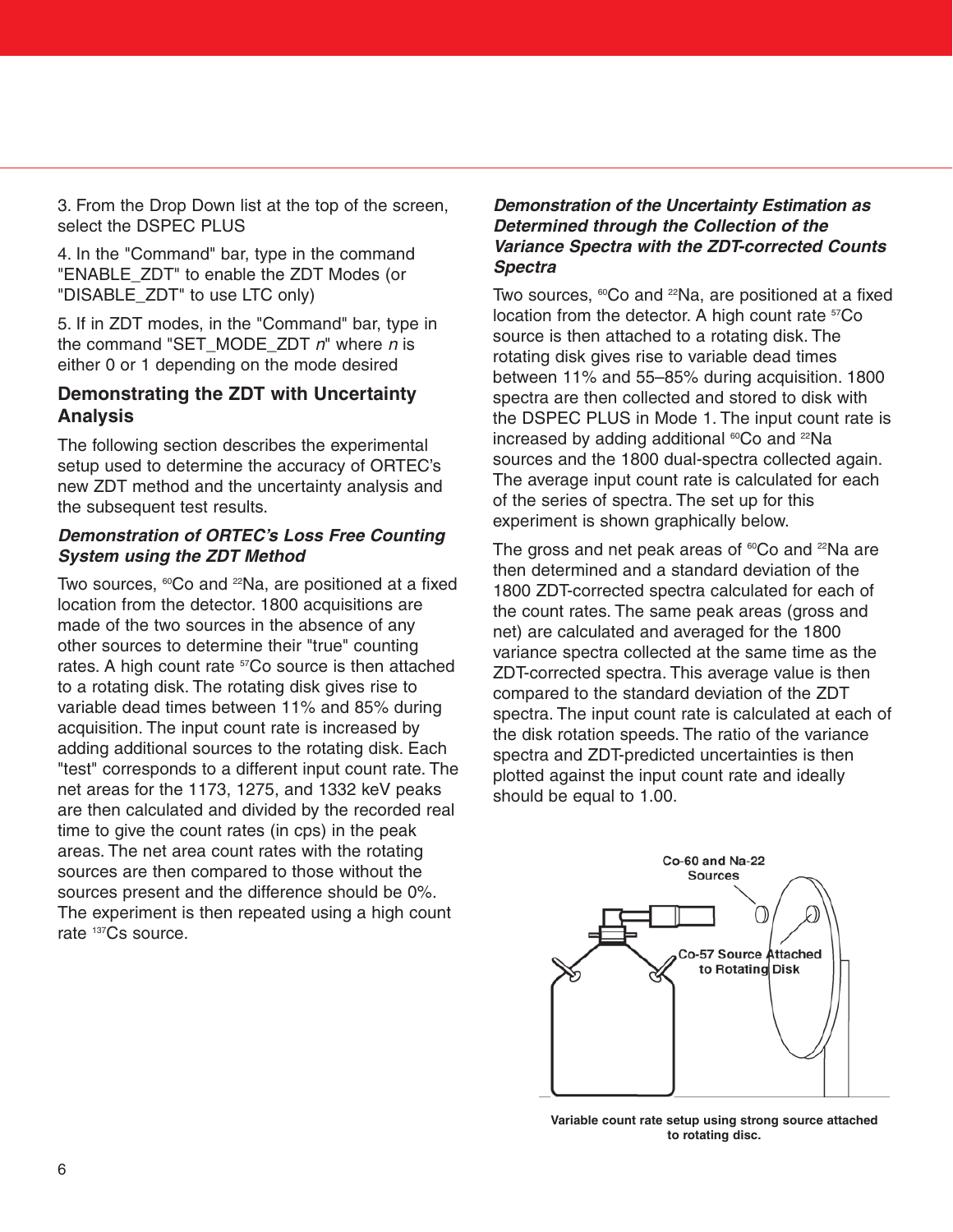## **Conclusions**

The changing count rate experiments demonstrate that the use of ORTEC's new ZDT method for loss free counting using the DSPEC PLUS (a) accurately corrects the spectrum for lost counts due to dead time in the spectrometer, and (b) predicts the uncertainty associated with the counts in the spectrum added by the loss free counting method. By incorporation of the innovative ZDT technique along with the analysis capabilities of ORTEC's GammaVision-32 software, the spectroscopy counting laboratory and real-time monitoring applications have one complete solution for collecting, correcting, and analyzing any sample with no dead time losses and obtaining quantitative results with an accurate uncertainty estimation.

## **Acknowledgements**

ORTEC would like to thank Dr. Stefaan Pomme for providing data for the experiments performed in this application note.

<sup>2</sup> Patent applied for.

<sup>3</sup> Upp, Daniel L. et al; An Innovative Method for Dead Time Correction in Nuclear Spectroscopy; MARC V Conference Proceedings; April 2000.

<sup>1</sup> Jenkins, Ron; Gould, R. W.; Gedcke, Dale; Quantitative X-ray Spectrometry; Marcel Dekker, New York, 1981.